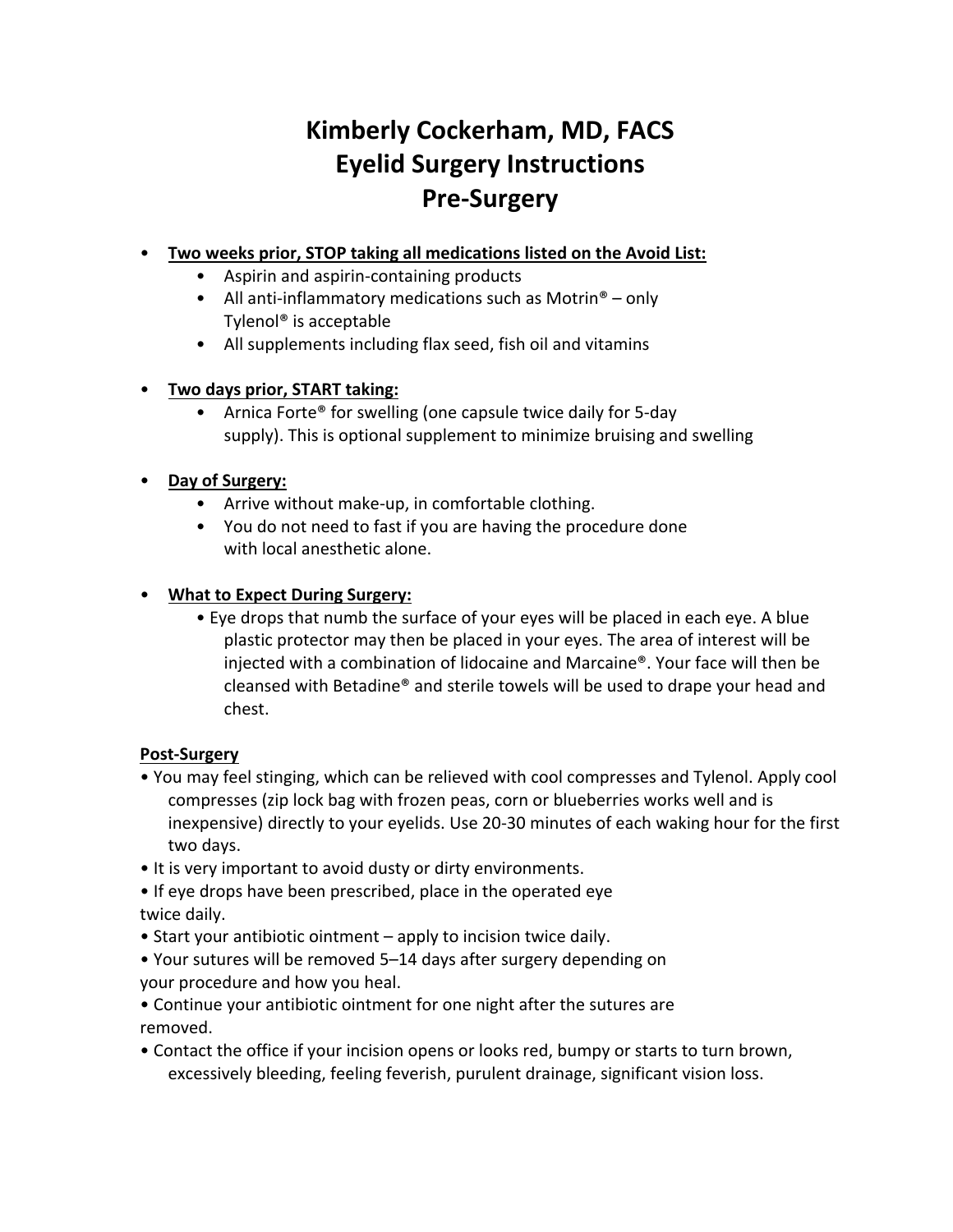Office: 209-952-3700 Monday – Friday 8 am – 5 pm hours Or Dr. Cockerham directly via text or call 650.804.9270. CockerhamMD@gmail.com www.CockerhamMD.com

CVEMG.com

# **MOST FREQUENTLY ASKED POST-OP QUESTIONS / CONCERNS**

#### • **What to expect immediately after surgery:**

- Oozing or bloody drainage at your incision site
	- This is normal. As long as it is not briskly bleeding and your stitches are not broken
- Itching
	- Can take Benadryl (caution as this can make your drowsy), do NOT rub your eyes!
- Bruising and swelling
	- Can initially get worse for the first 2-3 days, then should start to improve.
	- Bruising takes usually 1-2 weeks to improve
	- Swelling takes usually 3-4 weeks to improve
- Dry/irritated eyes/tearing/blurry vision
	- Can have difficulty closing eyes for the first few days, this is normal. You can use preservative free artificial tears 4-6x/day.

## • **Pain control**

- Can take Tylenol (max strength, 500mg). Avoid ibuprofen, aleve, advil, Motrin or other NSAIDS for pain relief as this can worsen bleeding/bruising.
- Cool compresses– every 20 minutes for the first 2-3 days. This will help the most with bruising and swelling. Don't directly place bag of pure ice as that can be heavy and break open your incisions. Can mix ice with water, frozen corn/peas, cold compresses or gel eye mask that can be frozen.
- **Resuming blood thinners (for cardiac/stroke/blood clot reasons)**
	- Unless specifically directed by your PCP or cardiologist to restart earlier, can resume aspirin and other blood thinners on post-op day 2
	- For NSAIDS (naproxen, advil, ibuprofen), omega-3/fish oil and other supplements, can resume in 2 weeks
- **Sleeping:**
	- Keep head of bed elevated for 2 weeks to help with swelling. This can be achieved by sleeping on a recliner or with 2 pillows under the head.
	- Avoid rolling onto your face or sleeping on your side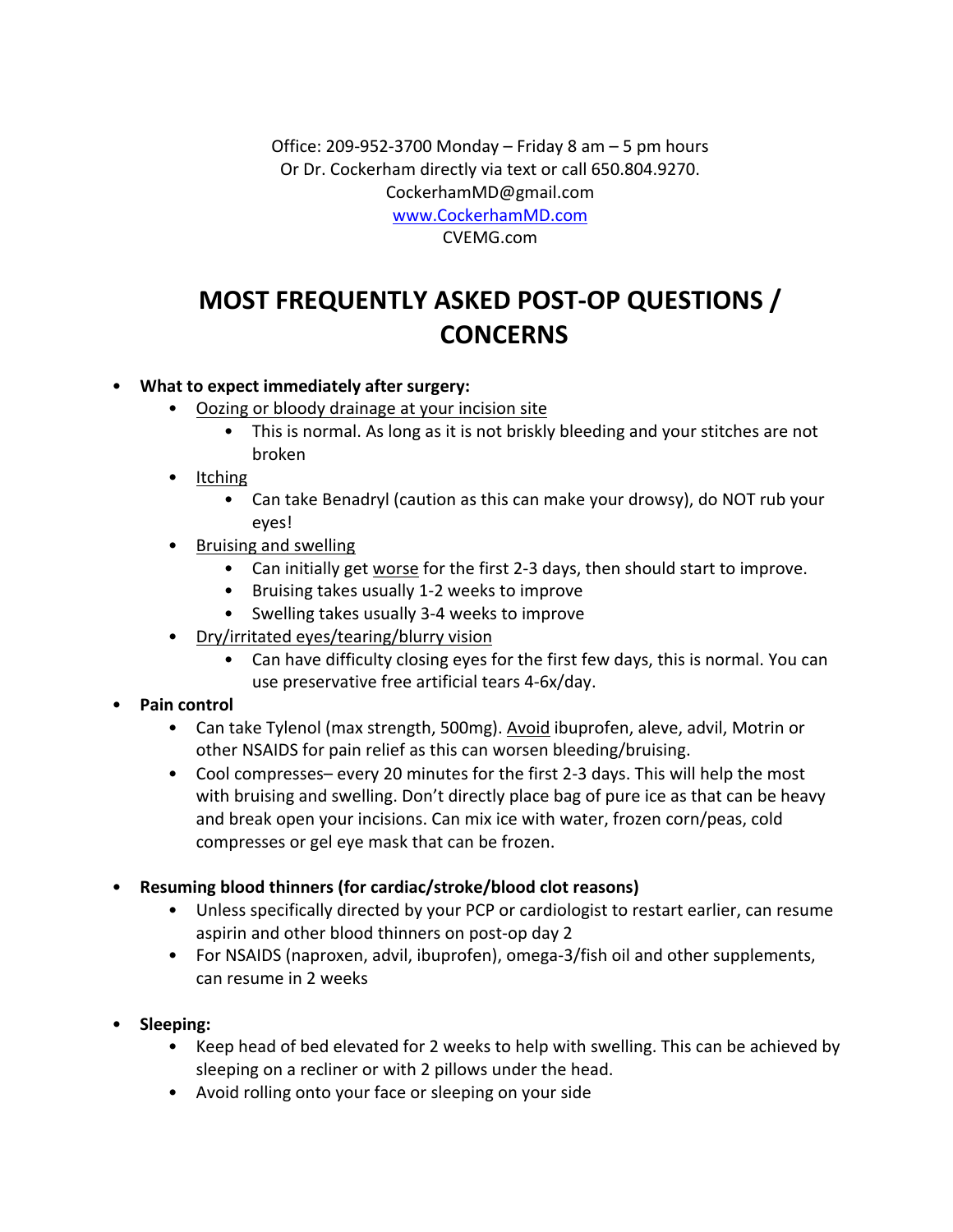- No sleeping with pets in the bed for 2 weeks
- **Showering:**
	- Avoid showering for the first 24 hours. Then can resume including washing hair and face, but keep eyelid area dry for 1 week.
	- Do not let shower water directly hit eyelids for 2 weeks as the pressure can break open your incisions

#### • **Driving**

- Cannot drive for at least 24 hours minimum after receiving IV anesthesia. This is the law.
- Avoid driving if uncomfortable or vision blurry

#### • **Activity restrictions**

- No heavy lifting (>5lbs), bending over or straining, dirty/dusty environments for at least 2 weeks.
- No jogging/vigorous exercise for 2-3 weeks. It's okay to lightly walk after day 3.
- No swimming/hot tubbing for 3 weeks
- No contact or competitive sports for 6 weeks
- **Make-up**
	- No eye make-up for 2 weeks. Always wear sunglasses for UV protection
	- No hair dye/coloring for 4 weeks

#### • **Contact lenses**

- Blepharoplasty (excess skin) avoid for 2 weeks or longer if eyes feel dry
- Ptosis repair (droopy eyelid) avoid 2-3 weeks
- **Returning to work**
	- Will vary depending on the job type. Generally, you will be able to return to work approximately 7-10 days following surgery. You may discuss this issue with your physician at the time of your post-op visit.
- **Smoking/alcohol**
	- You should not smoke for at least 2 weeks prior to surgery and 2 weeks after surgery. Smoking and chewing tobacco inhibit your circulation and can significantly compromise your surgical outcome
	- No alcohol consumption for 2 weeks
- **Sutures**
	- Will usually be removed at the post-op week 1 visit. For more complex surgeries, will remove at week 2.
	- If you still have significant swelling at 1 week, may leave in for 2 weeks